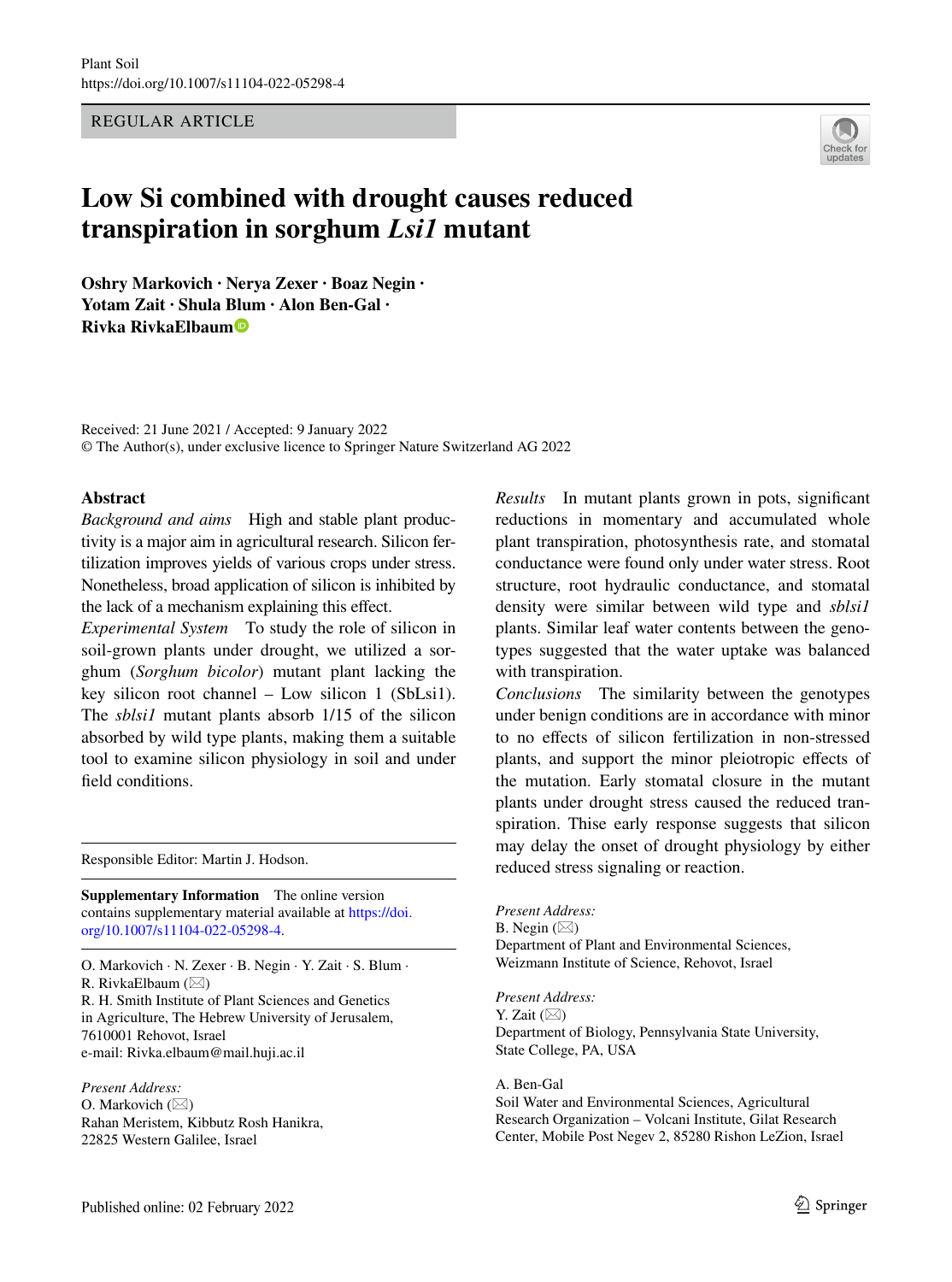**Keywords** Drought · Lsi1 · Lysimeter · Silicic acid · *Sorghum bicolor* · Water stress · Whole plant water relations

## **Introduction**

Agricultural research focuses on increasing yields of crops under the changing climate and the unstable and unpredictable weather conditions. Water defciency is a major abiotic stress that damages crops worldwide, causing signifcant yield loss. One of the ways to increase plant tolerance to drought is by fertilization with silicon as soluble monosilicic acid  $[Si(OH)<sub>4</sub>]$  or solid amorphous hydrated silica  $(SiO<sub>2</sub>·nH<sub>2</sub>O)$ . Since alumino-silicate minerals dominate the soil solid phase, Si treatments are suggested as sustainable ways to enhance plant tolerance to drought without contaminating the environment with foreign materials. Natural silicic acid concentration in soil solutions normally varies between 0.1 to 0.6 mM, depending on its dynamic equilibrium with the soil particles (Epstein [1994;](#page-10-0) Savant et al. [1999\)](#page-10-1). Some plant species absorb silicic acid actively, through the combined activity of a specialized aquaporin channel which belongs to the nodulin 26-like intrinsic proteins (NIPs) (Deshmukh and Bélanger [2016](#page-10-2)), termed Low silicon 1 (Lsi1), and a Si transporter driven by proton gradient, termed Low silicon 2 (Lsi2) (Ma and Yamaji [2015](#page-10-3)). Silicic acid is also absorbed through the apoplastic pathway even in plants that do not express Lsi1 and Lsi2. Consequently, all plants contain some silicon in their tissues (Hodson et al. [2005](#page-10-4)).

Si has a positive general efect on plants only under stress (Liang et al. [2007](#page-10-5); Van Bockhaven et al. [2015](#page-10-6); Vivancos et al. [2015;](#page-10-7) Coskun et al. [2019\)](#page-10-8), and therefore it is considered as a beneficial "quasi-essential" element (Epstein [1999](#page-10-9)). Under drought stress, the reduction in growth and yields of plants with access to Si are smaller in comparison to plants deprived of Si (Gong et al. [2003](#page-10-10); Hattori et al. [2005;](#page-10-11) Gao et al. [2006](#page-10-12); Shi et al. [2016](#page-10-13)). However, the physiological effects of Si are varied and many times opposite, depending on plant species and varieties, growing conditions, and method of Si supplementation (Zhu and Gong [2014](#page-10-14); Cooke and Leishman [2016;](#page-10-15) Verma et al. [2021](#page-10-16)).

A specifc example is transpiration under drought. In rice and maize, Si-fed plants exhibit reduced transpiration, primarily by reduction of stomatal conductance without much change in root conductivity (Agarie et al. [1999;](#page-10-17) Gao et al. [2006](#page-10-12)). The explanation of Si drought amelioration was related to a reduction in stomatal opening, possibly by incorporation of silica in the stomata cell walls. However, in sorghum and wheat, leaf transpiration and stomatal conductance are increased under drought in Si treated plants, allowing for increased production under the stress (Hattori et al. [2007;](#page-10-18) Gong and Chen [2012](#page-10-19)). The contradicting evidence may indicate a change in water availability under Si treatments. Indeed, biogenic amorphous silica increases the soil water holding capacity, irrespective of plant water status nor Si uptake. However, fertilization with sodium silicate reduces water available for soil-planted plants (Schaller et al. [2020\)](#page-10-20). The intricate response to silicon fertilization, combining physiological and environmental infuences, calls for the development of an experimental system that separates soil and plant effects.

In this work, we avoided the infuence of soil silica fertilization, by studying a sorghum mutant defective in Lsi1 (Markovich et al. [2019\)](#page-10-21). The *sblsi1* knockout mutant contains about 1:40 silica content that of wt plants, making it an ideal model to focus on the infuence of Si on plant physiological processes. We thus studied water uptake and transpiration in wellwatered and water stressed sorghum plants, comparing the wild type (wt) to the *sblsi1* knockout mutant.

## **Materials and methods**

## Growth conditions

**Net house experiment** *Sorghum bicolor* BTx623 wt and *sblsi1* mutants (Markovich et al. [2019](#page-10-21)) were sowed in a plot was  $500 \text{ m}^2$  of sandy soil at the experimental farm of The Hebrew University of Jerusalem (Rehovot, Israel) inside an insect-proof net-house protected by a polyethylene top. A randomized block design with eight replicates was employed. Each block consisted of twenty plants planted 10 cm apart in a single row. The plots were well watered via a drip irrigation system. At fowering, randomly selected inforescences were covered with paper bags, and were later used to assess seed yield. Sorghum panicles were harvested and oven-dried at 35 °C for 48 h.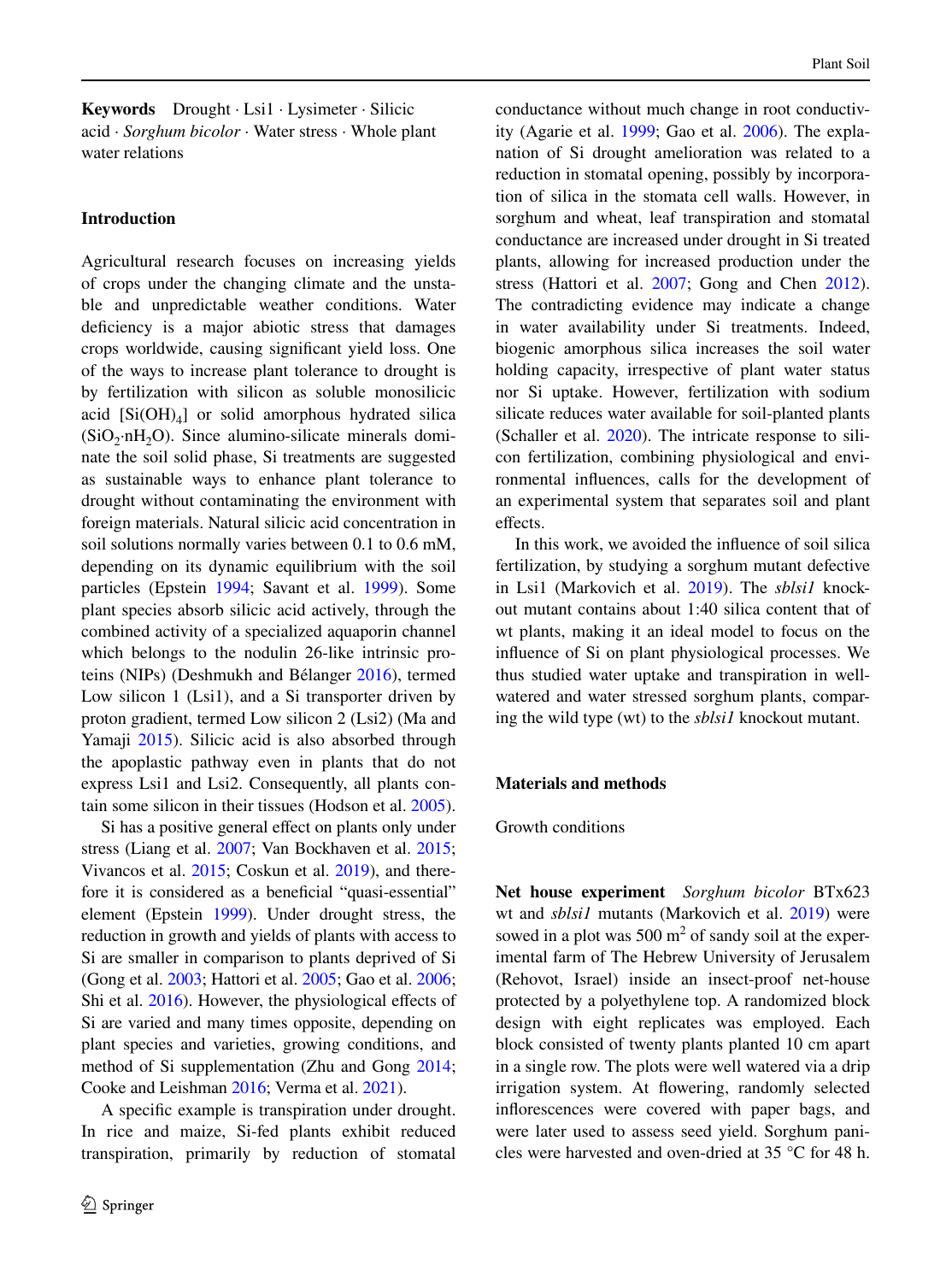The panicles were then manually threshed and seeds were collected and weighed.

**Open feld experiment** *Sorghum bicolor* BTx623 wt and *sblsi1* mutants were grown in an experimental design identical to the net house experiment but without any cover, mimicking commercial feld conditions. Drought was induced to one-month-old plants at the vegetative growth stage, by discontinuing irrigation for three weeks. Biomass and grain yields were measured in mature plants.

**Greenhouse experiments** *Sorghum bicolor* BTx623 wt and *sblsi1* mutants were seeded in 4 L pots with commercial soil (Shacham g-a, Israel), in a greenhouse (The Hebrew University, Faculty of Agriculture, Rehovot, Israel), and grown for three months under natural light and temperatures. The plants were irrigated twice a day by water supplemented with fertilizer (N.P.K 5.3.8). Water stress was applied to onemonth-old plants by arrest of irrigation for 13 days, after which irrigation was resumed.

**Hydroponics experiments** *Sorghum bicolor* BTx623 wt and *sblsi1* mutant seeds were rinsed with sodium hypochlorite, and germinated on wet flter paper. The young seedlings were transplanted into a hydroponic solution containing macronutrients  $(0.5 \text{ mM KNO}_3, 0.15 \text{ mM Ca}(\text{NO}_3), 0.1 \text{ mM MgSO}_4,$ and 0.1 mM  $NH<sub>4</sub>H<sub>2</sub>PO<sub>4</sub>$ ), and micronutrients (2  $\mu$ M Ethylenediaminetetraacetic acid iron(III) sodium (EDFS), 4.6  $\mu$ M H<sub>3</sub>BO<sub>3</sub>, 0.06  $\mu$ M Na<sub>2</sub>MoO<sub>4</sub>, 0.9  $\mu$ M MnCl<sub>2</sub>, 0.16  $\mu$ M ZnSO<sub>4</sub>, and 0.03  $\mu$ M CuSO<sub>4</sub>), with the pH adjusted to 5.8. Plants were grown in a growth room at 25 °C, and 16/8 h light/dark cycle. The nutrient solution was renewed every 4 days.

**Lysimeter drought experiments** Lysimeter experiments were conducted in two diferent systems and locations. The frst system was located at The Gilat Research Center in the northwestern Negev, Israel. Three week old sorghum seedlings of wt and *sblsi1* mutant were transplanted to 24 barrel-shaped weighing-drainage lysimeters each with a 0.2 m radius and 0.6 m depth placed on an automated rotating system (Lazarovitch et al. [2006\)](#page-10-22). Each pot contained four plants that were measured together. The lysimeters incorporated a 70 cm drainage extension of highly conductive media (rockwool) to ensure negative soil water potential at the soil lower boundary without influencing water flow through the system (Ben-Gal and Shani [2002\)](#page-10-23). The lysimeters were flled to a depth of 0.55 m with sandy soil (91% sand, 1% silt, 8% clay). Every day, the average evapotranspiration (ET) (the sum of soil evaporation and plant transpiration) was calculated according to the formula:  $ET = I - D - \Delta S$ , where I (kg) is irrigation, D (kg) is drainage, and  $\Delta S$  (kg) is the change in water stored in the soil, measured by the diference in the lysimeter weight between the beginning and end of the period over which the water balance was determined.

The second system was located in a greenhouse at The Hebrew University, Faculty of Agriculture, Rehovot, Israel. Wt and *sblsi1* mutant plants were planted in 4 L pots and grown under controlled conditions (30/18 °C day/night under natural day length and light). Each pot was placed on a temperature-compensated load cell with digital output (Vishay Tedea-Huntleigh, Netanya, Israel) and was sealed from the growth medium to prevent evaporation from growth medium surface. Whole-plant transpiration rates and stomata conductance were determined using a lysimeters-array (Plantarray gravimetric prototype system, Plant-DiTech Ltd. Rehovot, Israel), as described in detail in Halperin et al. ([2017\)](#page-10-24). Daily transpiration (weight loss between predawn and 18:00 h) was normalized to plant biomass and leaf area. We report the average value for a given genotype and treatment over all plants.

Mineral content of fowering shoots

A batch of sample (about 300 mg) was digested in 5 ml HNO 3.65% and 1 mL HCl 30%. Digestion was carried out in quartz vessels with Tefon liners using a "Discover" sample digestion system at high temperature and pressure (CEM, USA). Vessels were cooled down and the volume was made up to 25 ml with deionized water. Element concentration was measured in the clear solutions using an End-On-Plasma ICP-AES model 'ARCOS' from Spectro GMBH, Germany. Measurements were calibrated with standards for ICP from Merck. The continuing calibration verifcation standard was measured to check the instrument stability.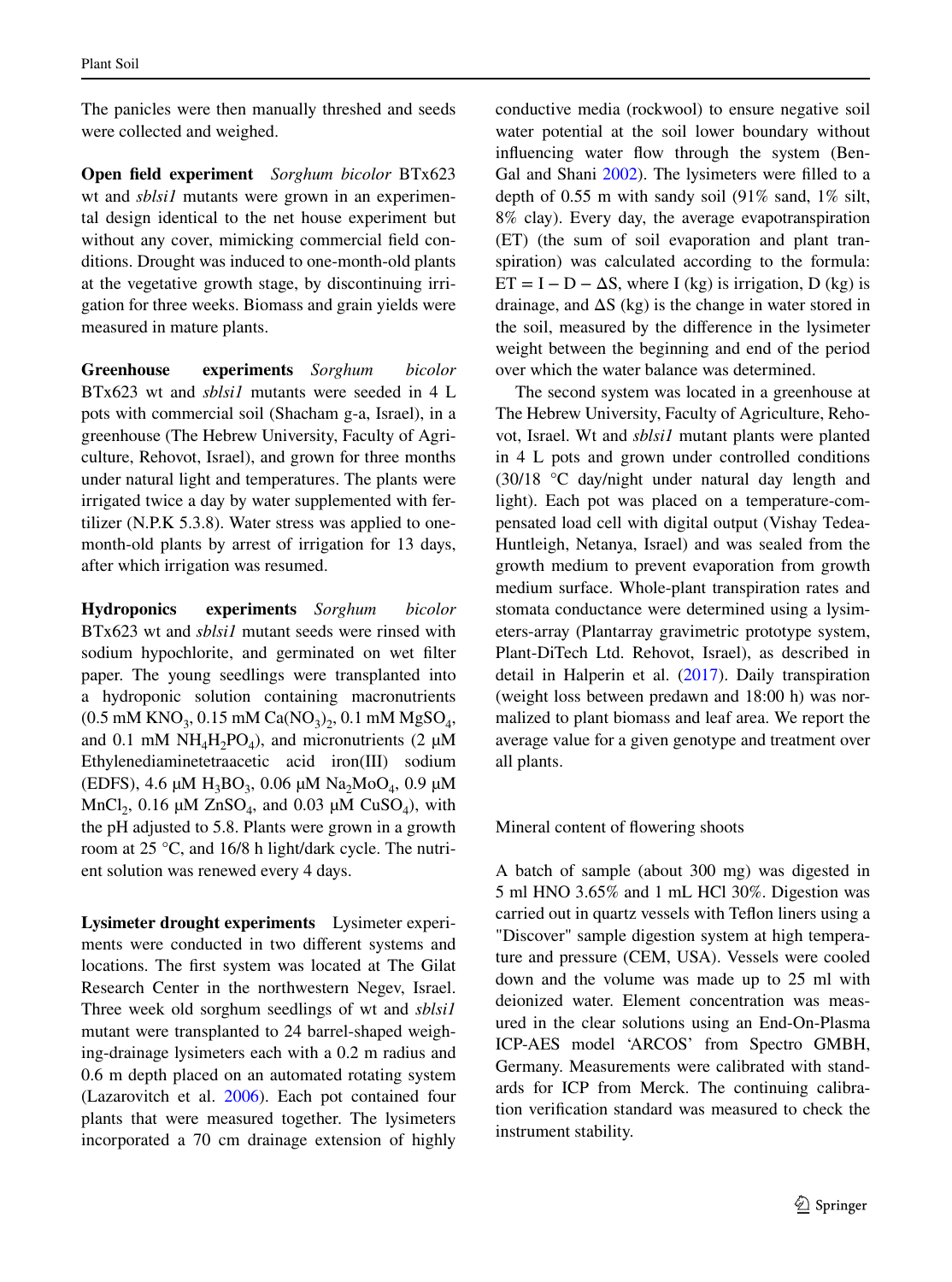# Leaf silicon content

Dry ashing of the samples followed Marcovich et al. 2019 (Markovich et al. [2019](#page-10-21)). Leaves from mature well-watered plants that grew in the net house were collected and dried in an oven at 60ºC for 48 h. The plant material was shredded and weighed in a crucible. Samples were heated to 580ºC overnight, let to cool, washed thrice with HCl 1 M, thrice with double distilled water, and let dry in an oven at 60ºC for 48 h. Sample weight was recorded and the percent residual weight per initial dry weight was calculated. We assumed that the acid insoluble fraction contained only silica.

# Leaf relative water content

Leaf fresh weight (FW) was measured immediately after detachment. Leaves were soaked for 8 h in double distilled water at room temperature in the dark, and their turgid weight (TW) was recorded. Leaf dry weight (DW) was recorded after fully drying the leaves at 70 °C. Leaf relative water content (RWC) was calculated as (FW—DW)/(TW—DW) $\times 100$ .

#### Gas-exchange measurements

Gas-exchange measurements were conducted with LI-6400 portable photosynthesis and fuorescence measurement system (LI-6400–40 leaf-chamber fuorometer; LICOR Inc., Nebraska, USA). The measuring chamber enclosed a circular  $2 \text{ cm}^2$  leaf area and evaluated gas fuxes on both sides of the leaf. Light intensity was monitored prior to each measurement and kept constant at 1200 µmol photons  $m^{-2}$  s<sup>-1</sup> (10%) blue light) (LICOR 6400-40 LCF). Air flow-rate was kept constant at 500 µmol  $s^{-1}$ , and the reference  $CO_2$ concentration was 400 ppm.

# Leaf stomatal density

Transparent nail polish was applied to the abaxial leaf epidermis of mature wt and mutant leaves of one-month-old plants grown in the greenhouse, and let dry for about 30 min. Transparent sticky tape was applied onto the leaf and pulled gently, removing the dry nail polish that carried the leaf surface topography. The sticky tape was examined under an optical microscope (Nikon Eclipse 80i), and the number of stomata per leaf area was calculated.

#### Water flux and flow rates through the root system

Root water fux (Jr, water-uptake) was measured in four-week-old sorghum plants, grown in 4-L pots with mineral sand (Negev Minerals), on the second lysimeters-array located in Rehovot. This time the plants were grown under semi-controlled temperature conditions (20–28 °C day and 12–16 °C night), natural day length and maximal light intensity of approximately 1000 µmol photons  $m^{-2}$  s<sup>-1</sup>. Soil probes (GS3 5TE, Decagon Devices, USA) were used to measure momentary soil water content. Jr was calculated according to the measured changes in soil water content as described in detail by Halperin et al. [\(2017](#page-10-24)), normalized to root dry weight (see the following paragraph).

At the end of the growth period, stems of the same sorghum plants were cut with a razor blade three centimeters above the ground, and the stumps were sleeved with a silicone tube forming an airtight seal. Sleeves were connected to a vacuum pump adjusted to 80 kPa. Sap was collected for 2–4 h using a liquid trap, and its fnal volume was measured. Roots were dug, washed thoroughly from the sand, and dried at 60 °C. Root water fow rate was calculated as volume sap per time pumped, and normalized to the dry weight of the roots.

# Statistical analysis

t-test or one-way ANOVA analysis followed by the Tukey–Kramer honestly signifcant diference (HSD) test were used to compare means. All statistical analyses were conducted using JMP statistical software version 7.0.2 (SAS Institute, USA). Statistical signifcance was assumed at  $P \le 0.05$ , unless indicated otherwise. Error bars represent standard errors.

#### **Results**

As a baseline, we tested variation in major mineral uptake, including Si, between the genotypes grown under benign conditions in pots in the greenhouse (Table [1\)](#page-4-0). Mature flowering plants differ significantly in the boron and Si content. Both silicic acid and boric acid have affinity to the rice Lsi1 (Mitani et al. [2008\)](#page-10-25). Thus, the reduction in B and Si intake is expected with knockdown of *sbLsi1*.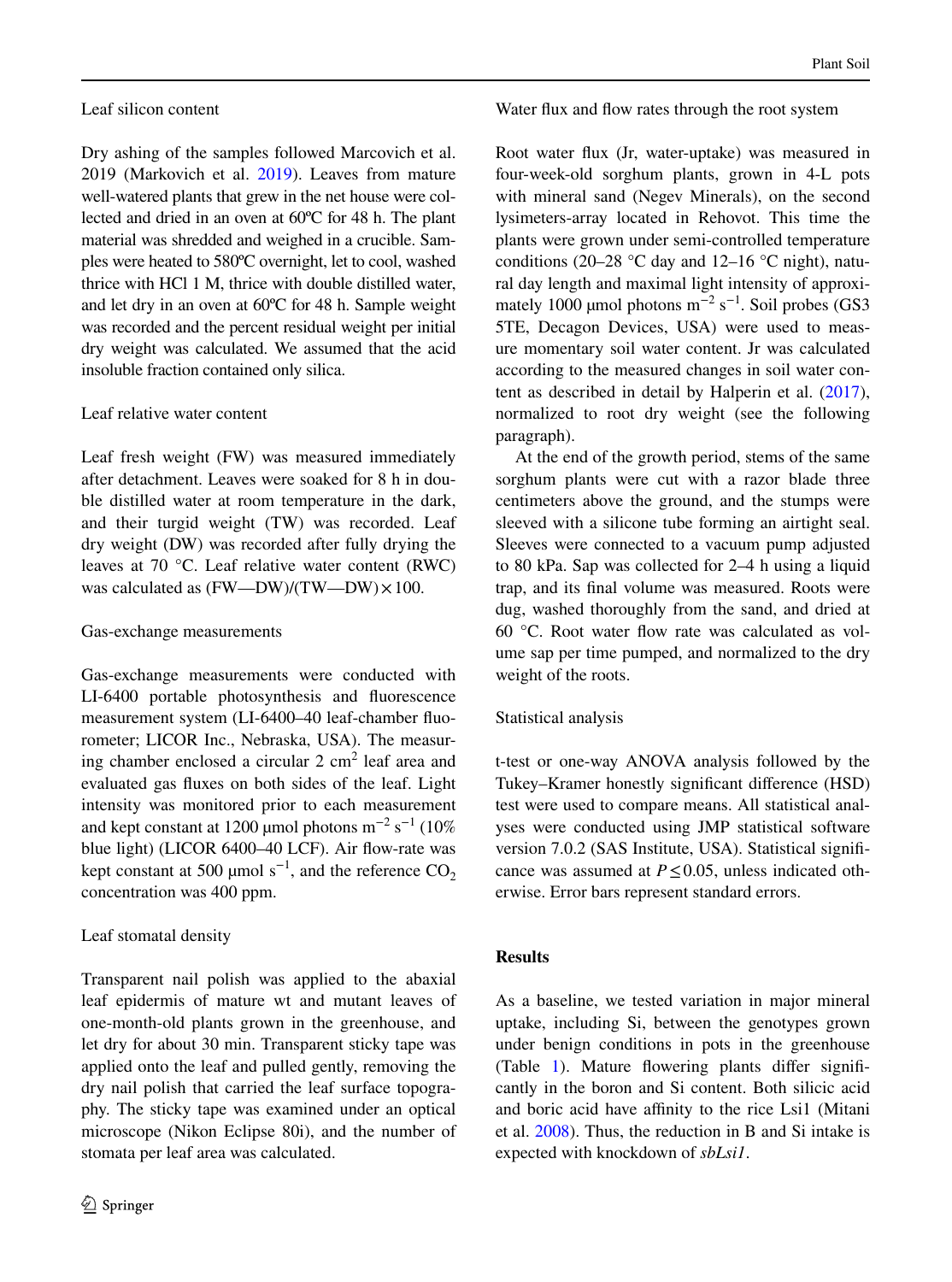|               | (ppm)     | Сa<br>(ppm)       | n<br>(ppm)          | (ppm)             | Si<br>(ppm)         |
|---------------|-----------|-------------------|---------------------|-------------------|---------------------|
| <i>Sblsi1</i> | $5 \pm 1$ | $2,683 \pm 1,602$ | $21,629 \pm 7,433$  | $5,141 \pm 1,255$ | $70 + 33$           |
| wt            | $7\pm2$   | $2,004 \pm 1,967$ | $20,449 \pm 11,275$ | $4,589 \pm 1,769$ | $1,211 \pm 388$     |
| $P$ (t-test)  | 0.01      | 0.36              | 0.76                | 0.39              | $9 \times 10^{-10}$ |

<span id="page-4-0"></span>**Table 1** Shoot mineral content in fowering BTx623 wild type (wt) and *sblsi1* mutant plants (defective in Si absorption). Reported are averages and standard deviation. Ppm—parts per million

We further compared grain yields of plants grown in the feld. *Sblsi1* mutant plants that were grown in a protected feld under a net house showed no reduction in grain yield as compared to the wt plants. Nonetheless, when grown in an open feld, the mutant plants produced about 2/3 total grain weight per plant that of the wt (Table [2\)](#page-4-1). The reduction in grain yield may have stemmed from random mild stresses that had stronger efects in the mutated plants. To test the infuence of stress, we applied a 3-week water arrest. In comparison to wt, mutant plants produced a 1/3 the grains and 3/4 the straw weight yields. Under drought stress, the average grain weight was reduced by 40% (Table [2\)](#page-4-1).

## Momentary gas-exchange in greenhouse plants

In order to identify physiological processes that were most sensitive to the mutation, we grew plants under protection and applied drought stress. Under these conditions, we could assure no random stress was afecting the plants. Indeed, pot-grown plants of both genotypes showed similar momentary photosynthesis parameters, as measured by a portable photosynthesis and fuorescence measurement system (LICOR 6400) (Fig. [1A-C\)](#page-5-0). However, after exposure to drought for

<span id="page-4-1"></span>**Table 2** Yield components of wt and *sblsi1* mutant sorghum grown in the feld. Plants were grown in soil under a net house (protected feld) or outside (open feld). Plants grown in an open feld were also treated by a 3-week water arrest. Averages

13 days, signifcantly higher transpiration, stomatal conductance and photosynthesis rates were measured in the stressed wt compared to *sblsi1* mutant plants (Fig. [1A-C](#page-5-0)). Interestingly, the leaf water content was similar between the genotypes (Fig. [1D\)](#page-5-0). We also measured similar stomatal densities of  $70 \pm 3$  stomata per millimeter square in wt, vs.  $66 \pm 5$  in the *sblsil* mutant (Table [3](#page-5-1)).

# Whole plant transpiration

To measure the evapotranspiration (ET) along the day we used a lysimeter system consisting of large pots of 75 L located in a greenhouse. Three-weekold wt and *sblsi1* mutant sorghum plants were transplanted into sand-filled pots of the lysimeter system, and were well irrigated for four weeks. No differences were observed in the ET between the genotypes (Fig. [2A](#page-6-0)). Starting on day 28, the irrigation was stopped for two weeks. We found that the average daily ET rate of the wt plants was higher than that of the *sblsi1* mutants starting four days after the irrigation arrest, for fve days (Fig. [2A,](#page-6-0) inset). During the last four days of the drought, ET

and standard deviations are reported. Letters represent statistical signifcant diferences at 5% level by Tukey–Kramer honestly signifcant diference

| Treatment       | Genotype | Grain yield<br>(gr per plant) | Straw yield<br>(gr) | $1000$ -sSeed<br>weight $(gr)$ |
|-----------------|----------|-------------------------------|---------------------|--------------------------------|
| Irrigated       | wt       | $78 + 25$ A                   |                     |                                |
| Protected field | sblsi1   | $76 + 18$ A                   |                     |                                |
| Irrigated       | wt       | $61 \pm 8$ AB                 | $206 \pm 44$ A      | $32 \pm 3$ A                   |
| Open field      | sblsi1   | $39 \pm 8$ C                  | $199 + 7$ A         | $27 \pm 4$ B                   |
| 3-week drought  | wt       | $47 + 13$ BC                  | $172 \pm 38$ A      | $26 \pm 4$ B                   |
| Open field      | sblsi1   | $17 \pm 10$ D                 | $127 \pm 26 B$      | $17 \pm 4$ C                   |
|                 |          |                               |                     |                                |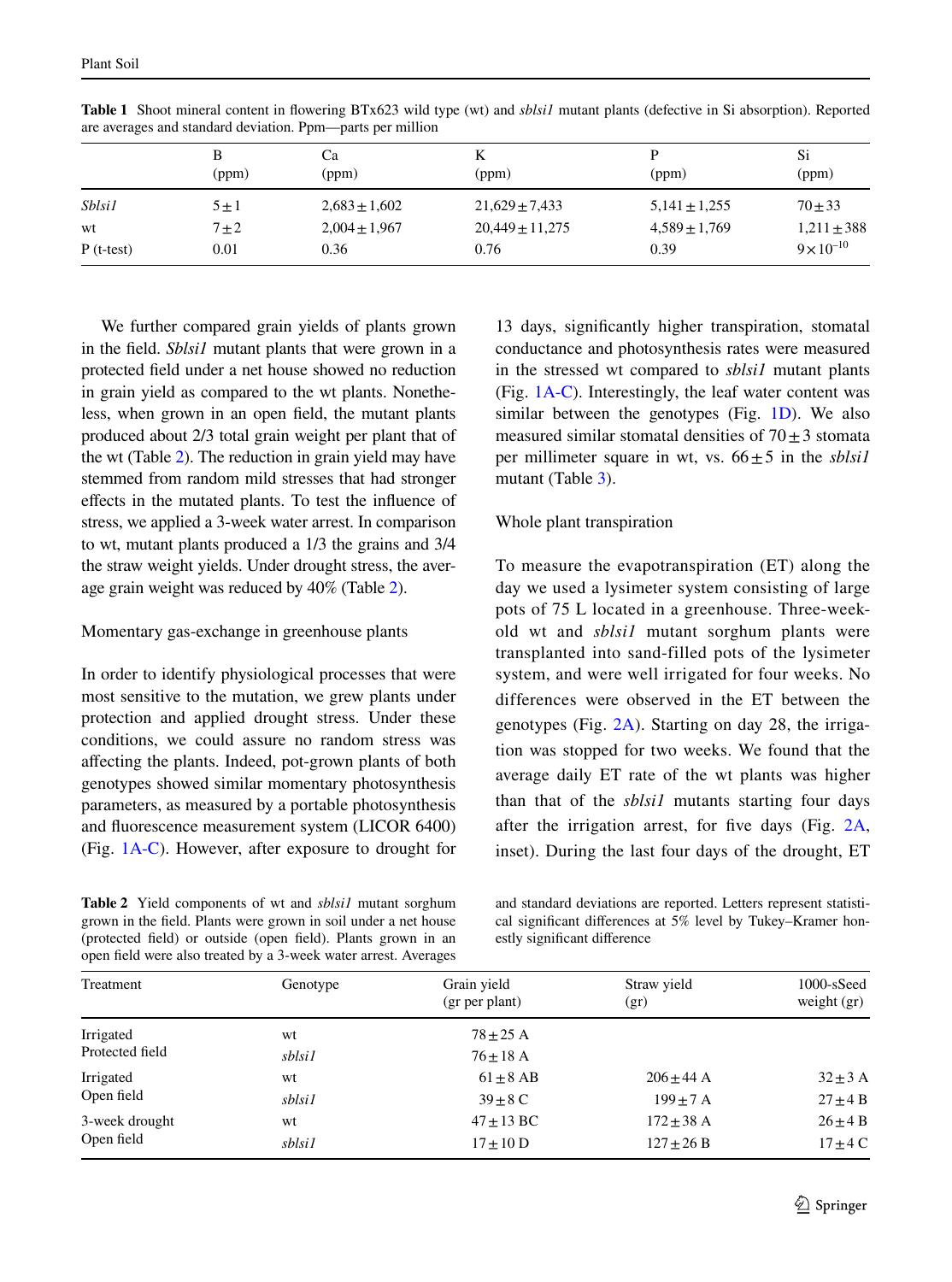

<span id="page-5-0"></span>**Fig. 1** Momentary photosynthesis parameters in wt and *sblsi1* sorghum mutant grown in a greenhouse. Plants were measured before (0) and after (13) 13 days without irrigation. Before the water arrest, no variations were detected between the genotypes. After the drought period, signifcant reductions in transpiration rate (E) (**A**), stomatal conductance (gsw) (**B**), and photosynthesis rate (Pn) (**C**) were observed in the *sblsi1*

mutant as compared to the wt plants ( $n=10$  *P*  $\leq$  0.05). The relative water content (RWC) was measured but no diference between wt and *sblsi1* mutant before and after drought was observed (**D**)  $n=5$ ,  $P \le 0.05$ . All data are reported as means±standard errors. Diferent letters indicate signifcant diferences between treatments

<span id="page-5-1"></span>

|  |  | <b>Table 3</b> Morphological traits of 1-month-old BTx623 wild          |  |
|--|--|-------------------------------------------------------------------------|--|
|  |  | type (wt) and <i>sblsil</i> mutant plants (defective in Si absorption). |  |
|  |  | Stomata were counted in the abaxial surface of mature leaves.           |  |

Root length and number of lateral roots were measured in two weeks old seedlings grown hydroponically. Reported are averages and standard errors

|               | Stomatal density<br>(# per leaf $mm2$ ) | Root length<br>(cm) | Lateral roots<br># per plant) | Root dry weight<br>(watered)<br>(gr per plant) | Root dry weight<br>(water stressed)<br>(gr per plant) |  |
|---------------|-----------------------------------------|---------------------|-------------------------------|------------------------------------------------|-------------------------------------------------------|--|
| <i>Sblsi1</i> | $66 \pm 5$                              | $15 \pm 2$          | $32 + 3$                      | $19 + 2$                                       | $12.4 \pm 0.6$                                        |  |
| wt            | $70 \pm 3$                              | $14 \pm 1$          | $32 \pm 3$                    | $22 \pm 1$                                     | $12.5 \pm 0.8$                                        |  |
| $P$ (t-test)  | n.s                                     | n.s                 | n.s                           | n.s                                            | n.s                                                   |  |
|               |                                         |                     |                               |                                                |                                                       |  |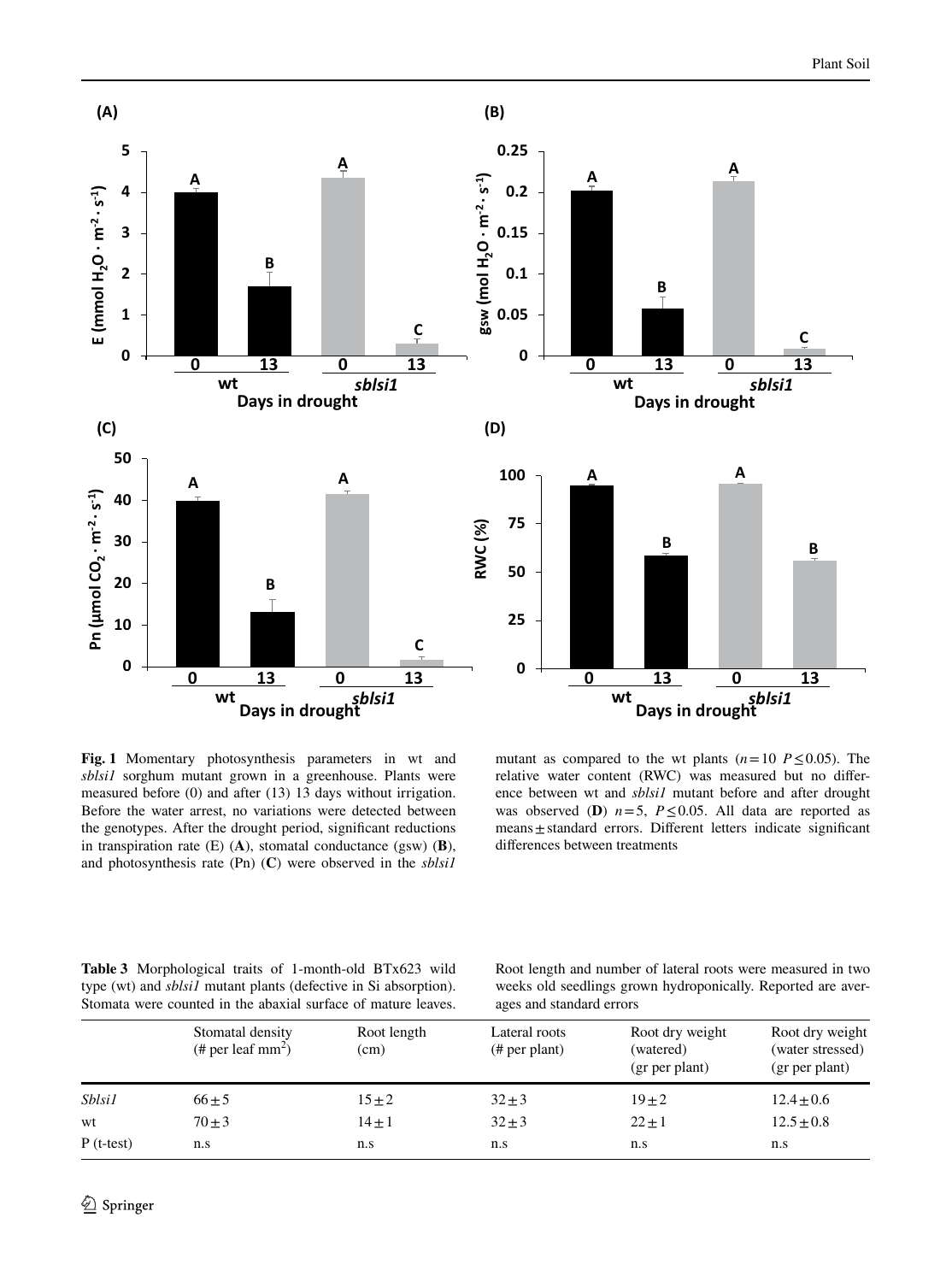rates were equal between the genotypes. On day 42, irrigation was resumed. Both genotypes recovered their ET rates within 3 days. Higher ET rate of the wt plants implied that they kept their stomata open for longer periods than the *sblsi1* mutants, which indicated a higher potential photosynthesis rate in the wt leaves. This probably led to the higher dry weight of the wt plants at the end of this experiment (Fig. [2B](#page-6-0)). We also found that after drought, the wt fresh weight was signifcantly higher than that of the *sblsi1* mutant (Fig. [2C\)](#page-6-0). The similar trends of the dry and fresh weights suggested that the water content of two genotypes was similar.

We repeated these experiments in a more sensitive lysimeter system using smaller 4 L pots. The average daily weight of wt and *sblsi1* mutant plants were simultaneously followed during a well-irrigated period and through 21 days of continuous drought. In agreement with the previous results, we found no signifcant diferences between the weight gain of wt and *sblsi1* mutant plants when they were well watered. When irrigation was stopped, weight loss was faster in the wt as compared to the *sblsi1* mutant plants (Fig. S1). The weight losses were normalized to plant weight and leaf area (Halperin et al. [2017](#page-10-24)), and refected transpiration rates (E). To eliminate differences in water available to roots, we plotted the



<span id="page-6-0"></span>**Fig. 2** Whole-plant weight-loss under irrigation and during drought stress. Evapo-transpiration (ET) was measured by a lysimetric system over 45 days (**A**). The plants were submitted to drought from day 28 to day 42. The evapotranspiration of wt plants was signifcantly higher under drought, from day 32 to day 37 (inset, asterisks). At the end of the experiment (day 45)

the dry (**B**) and fresh (**C**) weight of the plants were measured. While in the control plants no significant differences were observed, under drought treatment, the dry and fresh weights were signifcantly higher in the wt as compared to the *sblsi1* mutant plants. Reported are average plant weights calculated from 16 plants, each 4 grown together in one pot.  $P \le 0.05$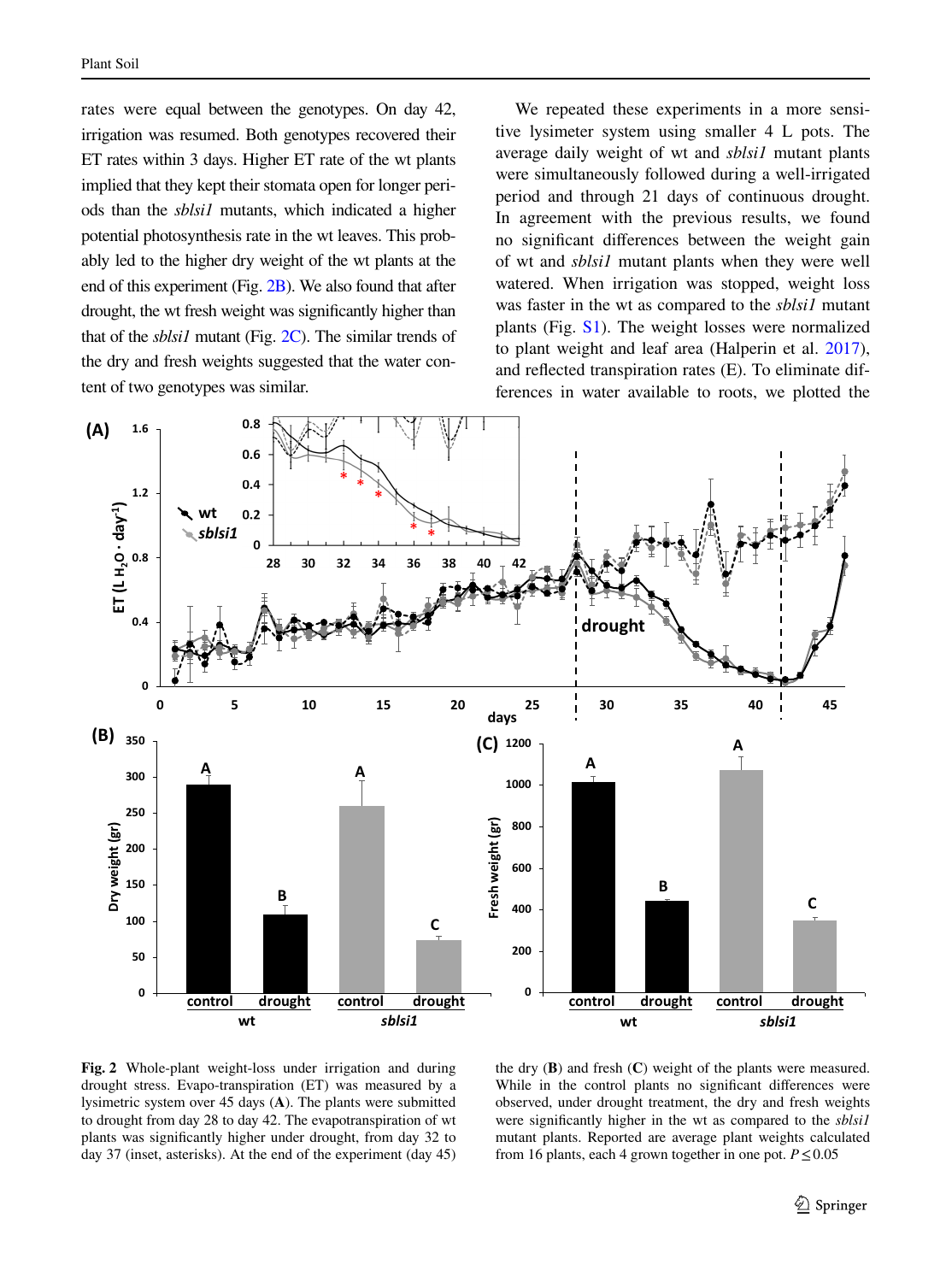transpiration and stomatal conductance during similar soil relative volumetric water content (VWC) (Fig. [3](#page-7-0)).

When the soil VWC was high (80%), the daily transpiration rate and canopy stomatal conductance (gsc) of the two genotypes were similar (Fig. [3A, D](#page-7-0)). When irrigation was stopped and the soil VWC was reduced to 40%, the transpiration and stomatal conductance of the plants were also reduced. However, the transpiration of the wt plants was signifcantly higher than that of the *sblsi1* plants (Fig. [3B](#page-7-0)). Even at soil VWC of 35%, transpiration of the wt plants was signifcantly higher than that of *sblsi1* plants during most of the day (Fig.  $3C$ ). Similar trends were recorded for the stomatal conductance (Fig. [3E, F\)](#page-7-0). Higher stomatal conductance at similar leaf water contents in the wt plants implied that the drought stressed wt plants absorbed more water from the soil than *sblsi1* plants. Indeed, the soil in wt pots contained less water at the end of the drought period (27% in wt vs. 35% in *sblsi1* mutant), explained by increased water intake by wt roots, compared to the *sblsi1* mutant.

## Characterization of roots

In order to study the root role in the plant waterrelations we compared root morphology, water fux, flow rate, and biomass between the wt and the *sblsil* mutant. Root architecture was estimated in seedlings of wt and *sblsi1* mutant sorghum plants that were grown for two weeks hydroponically. Root lengths, measured  $14 \pm 1$  cm for wt, and  $15 \pm 2$  for *sblsi1* mutant, were not diferent. Similarly, the number of lateral roots was  $32 \pm 3$  $32 \pm 3$  for both genotypes (Table 3). Roots of plants grown hydroponically for six weeks showed no visible diferences in morphology, however, no quantitative assessments were made.

To measure diferences in the root size under water stress, we grew plants in sand on a lysimeter system, and followed the soil water content using a soil moisture sensor. The plants were subjected to a rather fast and strong drought because the sand maximal water content was less than 20%. Both wt and *sblsi1* mutant pots lost on average 8% of their weight over four days in a similar rate (Fig. [4A](#page-8-0)). Transpiration and root water-uptake rates were similar between the genotypes, and reduced with soil water content (Fig. [4B, C](#page-8-0)). Root dry weights were also similar between the genotypes and treatments, and equaled  $22 \pm 1$  and  $19 \pm 2$  g per the watered wt and *sblsil* mutant plants, and  $12.5 \pm 0.8$  and  $12.4 \pm 0.6$  g per the stressed wt and *sblsil* mutant plants, respectively (Table [3](#page-5-1)). Root water fow rate



<span id="page-7-0"></span>**Fig. 3** Whole-plant transpiration and stomatal conductance at three soil volumetric water contents (VWC). Average  $\pm$  standard errors of whole-plant daily transpiration (E) of wt and *sblsi1* mutant plants at VWC of 80% (**A**), 40% (**B**) and 35% (**C**). Average±standard errors of whole-plant daily stomatal

conductance (gsc) of wt and mutant sorghum plants at VWC of 80% (**D**), 40% (**E**), and 35% (**F**). Under drought, the wt plants were able to maintain higher transpiration and conductance of stomata for a longer period than *sblsi1* mutant plants. *n*=10, *P*≤0.05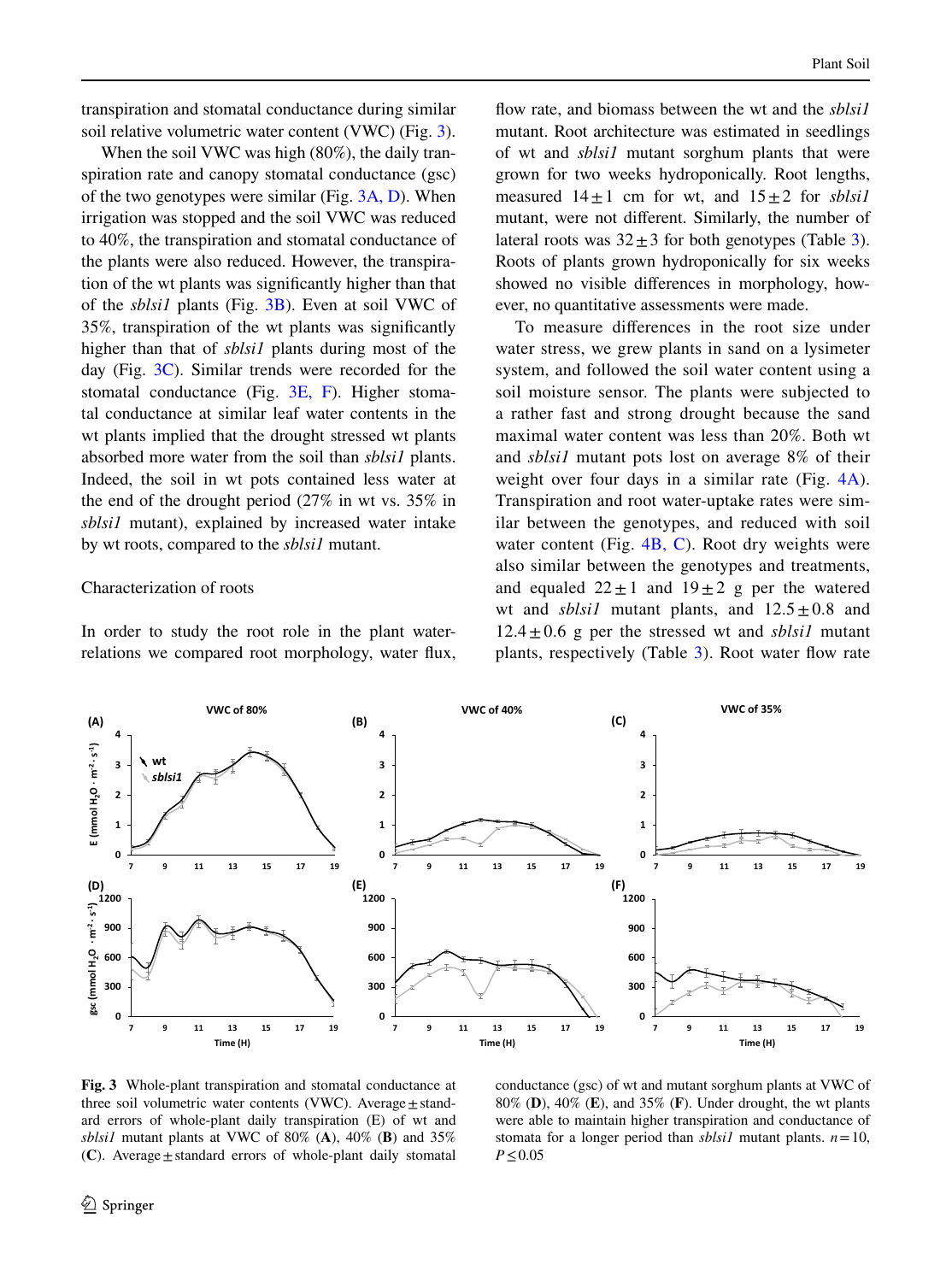

<span id="page-8-0"></span>**Fig. 4** Root hydraulic conductance. (**A**) Mean daily evapotranspiration (ET) of wt and *sblsi1* mutant plants was measured throughout the experiment. Irrigation of drought-treated plants was stopped at day 6. No signifcant diferences were found between the wt and *sblsi1* mutant plants. Bars represent standard error calculated for eight plants. (**B**, **C**) Mean root water fux (Jr, bars) and whole plant transpiration normalized to plant's weight (E, line) of wt and *sblsi1* mutant plants during

was measured by cutting the shoot and connecting the remaining stem to a pump that imitated transpiration pressure (Sade et al. [2010\)](#page-10-26). Roots subjected to drought were watered, and immediately pumped. We found that the stressed roots hydraulic conductance was 6–8 times lower than non-stressed roots (Fig. [4D](#page-8-0)). Under the similar imitated transpiration pressure, no diference was found between the water flow rate in wt and *sblsil* mutant roots.

two representative days under normal irrigation conditions (**B**), and after fve days with no irrigation (**C**). The data represents means of eight plants. (**D**) Mean water fow rate through the root system of wt and *sblsi1* mutant plants under control conditions and after fve days drought treatment. No signifcant differences were found between the wt and *sblsi1* mutant plants. Bars represent standard error calculated for 3–4 plants

#### **Discussion**

This work shows that under benign conditions, there is no yield reduction in the sorghum mutant defective in Si uptake. This is in agreement with published literature on the efects of Si under stress, but not in non-stressed plants (Cooke and Leishman [2016](#page-10-15)). Our fndings ft nicely with the genetic results in wheat, showing that no genes are up or down regulated by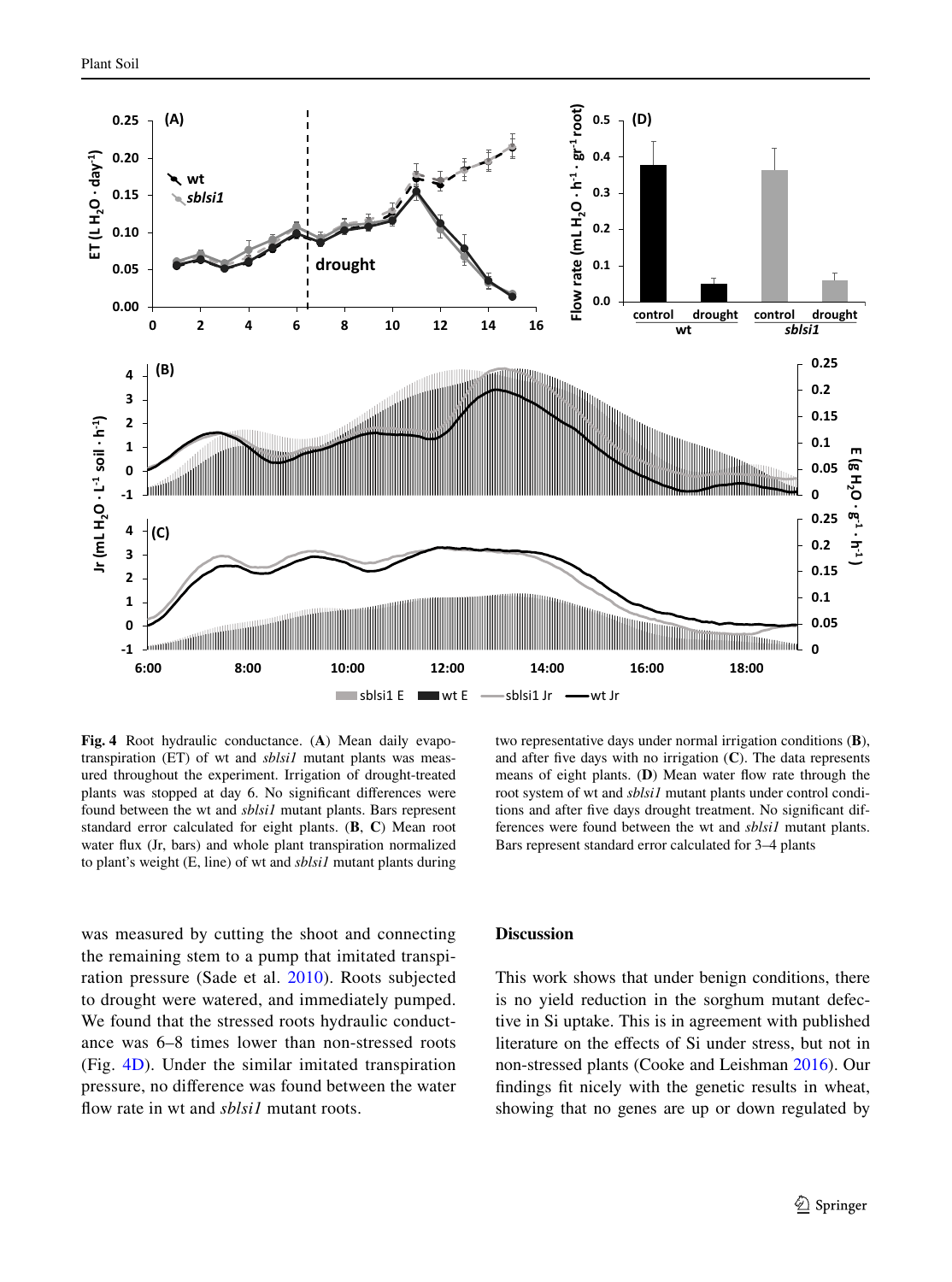Si treatment alone (Chain et al. [2009](#page-10-27)). The sorghum genotype carrying a knockout mutation in the silicon transporter Lsi1 contained about 15 times less silica than wt plants grown in soil. We detected no structural variations in the low silicon mutant plants: the plants were erect, similar in height to the wt, had similar root structure, root water conductance, and similar stomata density. These observations are in accord with the physiological measurements, and the reported similarities between rice wt and *lsi1* mutant (Ma et al. [2002,](#page-10-28) [2006\)](#page-10-29).

Nonetheless, under drought stress the wt plants maintained higher rates of photosynthesis and yields, possibly resulting from higher rates of transpiration and stomatal conductance, in comparison to the *sblsi1* mutant plants (Table  $2$ , Figs. [1](#page-5-0), 2). The density of the stomata was similar between the genotypes (Table [3\)](#page-5-1), leaving stomatal opening as the reasonable cause for the diference in transpiration. Either larger fraction of stomata was open simultaneously, or each of the apertures opened to a larger degree in leaves of the wt as compared to the *sblsi1* mutants. Our results suggest that the averaged stomatal aperture was larger in the wt as compared to the *sblsi1* mutant plants only under drought stress. Direct measurements of stomata apertures will support this model.

Based on the following reasoning, our results indicate that the mutation in silicon uptake afected the sorghum plants on a molecular level rather than structurally. (1) Root morphology was similar between the genotypes and thus cannot explain the more efective drying of soil by wt plants. (2) Root hydraulic conductance and leaf water content were similar between the genotypes in watered as well as drought stressed plants. This infers that water transport from the root to the shoot was not afected by the mutation and lack of silica deposition, rejecting structural changes in the xylem. In addition, previous publications report that Si application results in both increased and reduced transpiration, depending on the species tested (Agarie et al. [1999;](#page-10-17) Gao et al. [2006](#page-10-12); Gong and Chen [2012](#page-10-19)). Specifcally, application of Si to sorghum seedlings under osmotic stress causes increased transpiration (Hattori et al. [2007](#page-10-18)), in agreement with our observations. Thus, the efect cannot be related to a simple change in the cell wall elasticity and the movement of guard cells as a result of silica deposition (Kollist et al. [2014\)](#page-10-30). Therefore, the mutation in Si uptake possibly inferred changes on a molecular level, leading to early closure of stomata and onset of drought physiology by either increased stress signaling or reaction.

Similarly, we showed a delayed onset of senescence in Si-treated versus low Si sorghum leaves of the *sblsi1* mutant. There, the Si treatment to the *sblsi1* leaves caused an enhancement of cytokinin biosynthesis (Markovich et al. [2017\)](#page-10-31).

# **Conclusions**

Utilizing a genetic manipulation to reduce silicon intake, we showed that under drought stress the *sblsi1* mutant plants close their stomata already at soil water content of 35%, in relation to the wild type plants, which are able to dry the soil to 27% water content and utilize the additional soil water to produce more biomass and grains. Our results suggest that the mutation afects molecular mechanisms rather than structures of tissues. However, further experiments should test whether pleiotrophic efects of the *sblsi1* mutation rather than a simple efect of the Si itself modulated the reaction of the plants to drought stress.

**Acknowledgements** We thank Menachem Moshelion for supporting and supervising the lysimetric experimental and analytical work, and Moshe Shenker and Tomer Malchi for the help and support in measuring root water fow rates. This work was supported by the ICORE ISF grant 757/12, the Israel Science Foundation (ISF) and the Research Program 16/01/1900 Maïmonide-Israel, Israeli-French High Council for Scientifc &Technological Research.

**Authors' contributions** OM conceived and conducted the experiments and analyzed the data, NZ measured root hydraulic conductance and analyzed the data, BN supported the second lysimetric experiment and its analysis, YZ supported the data analysis, SB supported the experimental work, ABG supervised the frst lysimetric experiment and its analysis, RE conceived the scientifc question and supervised the experimental and analytical work. All authors commented on the data interpretation, and reviewed and approved the manuscript.

**Funding** ICORE ISF grant 757/12, Maïmonide-Israel, Israeli-French High Council for Scientifc &Technological Research Program 16/01/1900.

**Data availability** All raw data included in the article is available on request.

**Code availability** Not relevant.

**Declarations**

**Conficts of interest/Competing interests** None.